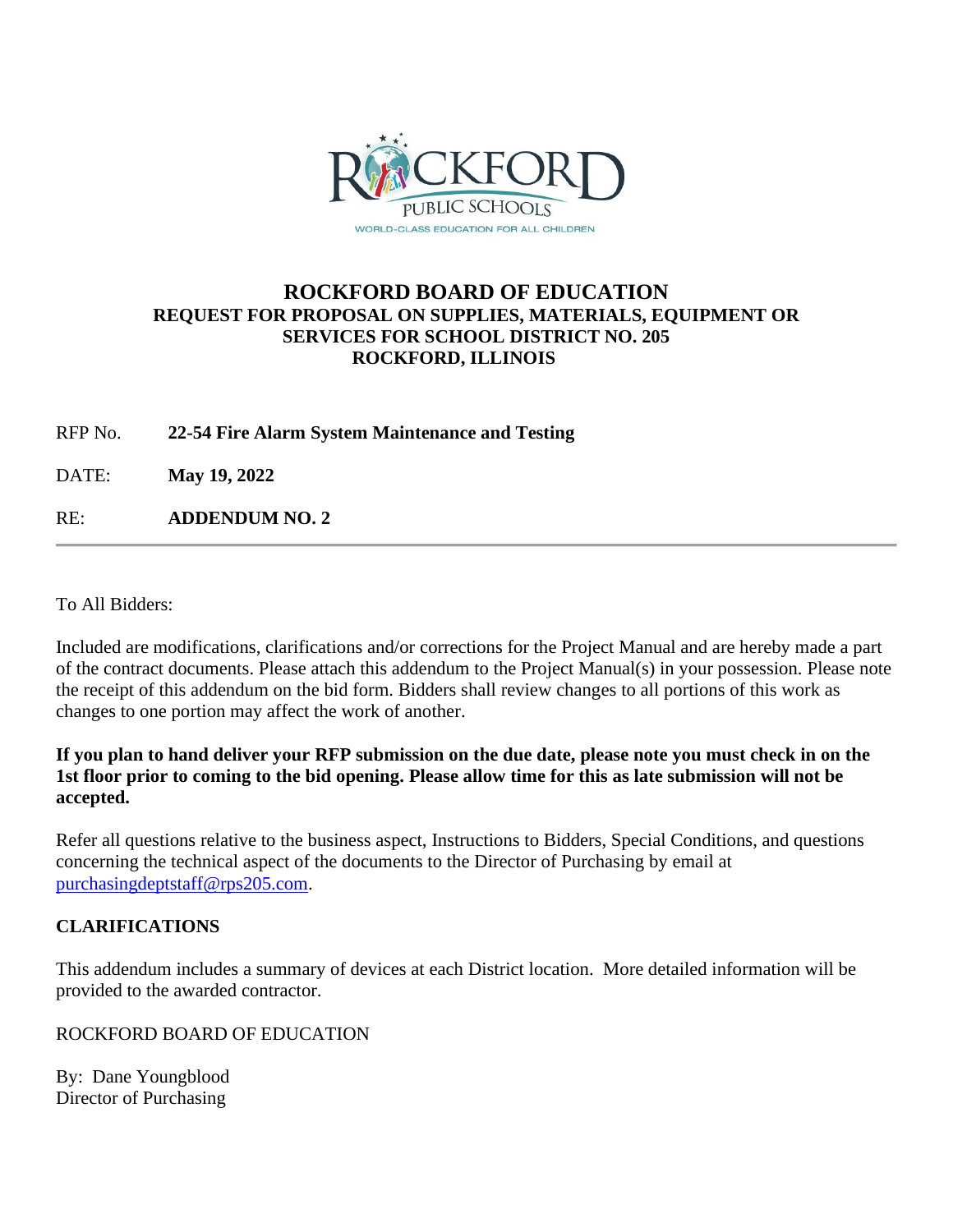| Location                           | <b>Devices</b>           | <b>Total</b>              |
|------------------------------------|--------------------------|---------------------------|
| <b>Ellis Elementary School</b>     | Panel                    | $\overline{4}$            |
| Ellis Elementary School            | Telephone Dialer         | $\mathbf{1}$              |
| <b>Ellis Elementary School</b>     | <b>Battery</b>           | $\sqrt{4}$                |
| <b>Ellis Elementary School</b>     | Smoke Detector           | 28                        |
| <b>Ellis Elementary School</b>     | <b>Duct Detector</b>     | 12                        |
| Ellis Elementary School            | Door Holder              | $\mathbb{1}$              |
| <b>Ellis Elementary School</b>     | <b>Heat Detector</b>     | 35                        |
| Ellis Elementary School            | <b>Indicating Device</b> | 12                        |
| <b>Ellis Elementary School</b>     | <b>Pull Station</b>      | 21                        |
| Hillman Elementary School          | Water Flow Switch        | $\vert$                   |
| <b>Hillman Elementary School</b>   | <b>Smoke Detector</b>    | 98                        |
| Hillman Elementary School          | Duct Detector            | $\vert 4 \vert$           |
| <b>Hillman Elementary School</b>   | <b>Battery</b>           | $\overline{3}$            |
| Hillman Elementary School          | Panel                    | $\vert 4 \vert$           |
| Hillman Elementary School          | <b>Pull Station</b>      | 30                        |
| Hillman Elementary School          | <b>Heat Detector</b>     | 10                        |
| <b>Hillman Elementary School</b>   | <b>Telephone Dialer</b>  | $\overline{1}$            |
| Hillman Elementary School          | <b>Tamper Switch</b>     | $\overline{3}$            |
| <b>Barbour Elementary School</b>   | <b>Telephone Dialer</b>  | $\overline{1}$            |
| <b>Barbour Elementary School</b>   | Smoke Detector           | 17                        |
| <b>Barbour Elementary School</b>   | Air Handler Shutdown     | $\overline{3}$            |
| <b>Barbour Elementary School</b>   | <b>Pull Station</b>      | 16                        |
| <b>Barbour Elementary School</b>   | <b>Bell</b>              | $\overline{1}$            |
| <b>Barbour Elementary School</b>   | Strobe                   | 70                        |
| <b>Barbour Elementary School</b>   | Audible Visible Device   | 29                        |
| Beyer Early Childhood              | Panel                    | $\overline{3}$            |
| <b>Beyer Early Childhood</b>       | <b>Telephone Dialer</b>  | $\overline{1}$            |
| Beyer Early Childhood              | <b>Battery</b>           | $\overline{1}$            |
| <b>Beyer Early Childhood</b>       | <b>Smoke Detector</b>    | 18                        |
| Beyer Early Childhood              | Duct Detector            | $\ensuremath{\mathsf{3}}$ |
| <b>Beyer Early Childhood</b>       | <b>AHU Fan Shutdown</b>  | $\overline{2}$            |
| Beyer Early Childhood              | Door Holder              | $\left 4\right $          |
| <b>Beyer Early Childhood</b>       | <b>Heat Detector</b>     | 11                        |
| Beyer Early Childhood              | <b>Pull Station</b>      | 9                         |
| Beyer Early Childhood              | <b>Strobe</b>            | 13                        |
| Beyer Early Childhood              | Audible Visible Device   | 14                        |
| <b>Bloom Elementary School</b>     | Panel                    | $\vert 4 \vert$           |
| <b>Bloom Elementary School</b>     | Smoke Detector           | 11                        |
| <b>Bloom Elementary School</b>     | <b>Duct Detector</b>     | $\overline{9}$            |
| <b>Bloom Elementary School</b>     | AHU Fan Shutdown         | 1                         |
| <b>Bloom Elementary School</b>     | <b>Heat Detector</b>     | 51                        |
| <b>Bloom Elementary School</b>     | <b>Monitor Device</b>    | 1                         |
|                                    | <b>Pull Station</b>      | 23                        |
| <b>Bloom Elementary School</b>     |                          |                           |
| <b>Bloom Elementary School</b>     | Strobe                   | 12                        |
| <b>Bloom Elementary School</b>     | Horn/Strobe              | 14                        |
| <b>Brookview Elementary School</b> | <b>Battery</b>           | $\vert$                   |
| <b>Brookview Elementary School</b> | <b>Duct Detector</b>     | 11                        |
| <b>Brookview Elementary School</b> | <b>Pull Station</b>      | 17                        |
| <b>Brookview Elementary School</b> | Strobe                   | $\overline{\phantom{a}}$  |
| <b>Brookview Elementary School</b> | Horn/Strobe              | 17                        |
| <b>Carlson Elementary School</b>   | <b>Telephone Dialer</b>  | 1                         |
| Carlson Elementary School          | <b>Smoke Detector</b>    | 4                         |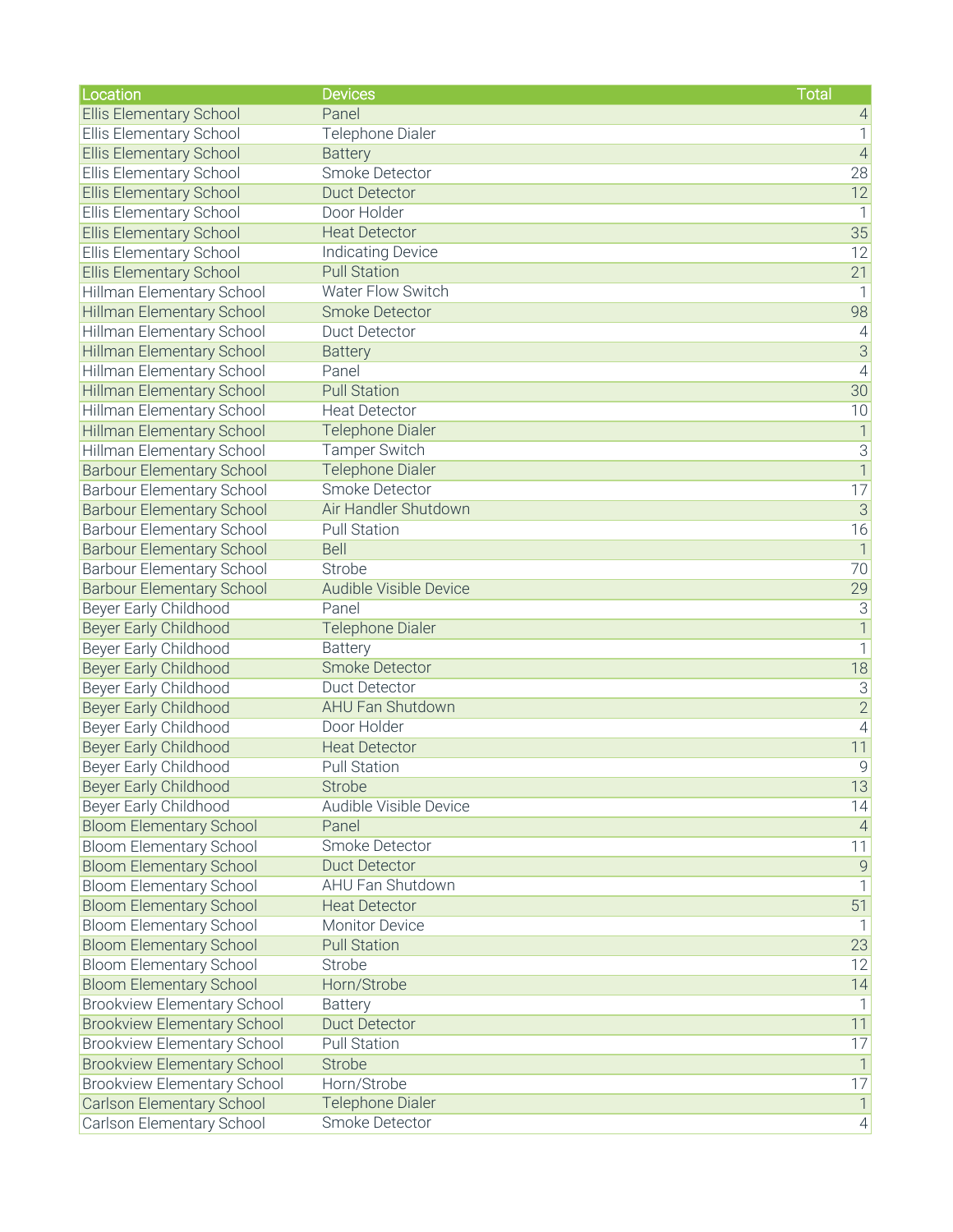| <b>Carlson Elementary School</b> | CO/Heat Combo                     | 1                         |
|----------------------------------|-----------------------------------|---------------------------|
| Carlson Elementary School        | Door Holder                       | $\overline{4}$            |
| <b>Carlson Elementary School</b> | <b>Pull Station</b>               | 14                        |
| Eisenhower Middle School         | Telephone Dialer                  | $\mathbf{1}$              |
| Eisenhower Middle School         | <b>Battery</b>                    | $\overline{4}$            |
| Eisenhower Middle School         | Smoke Detector                    | 10                        |
| Eisenhower Middle School         | <b>Duct Detector</b>              | 11                        |
| Eisenhower Middle School         | Door Holder                       | 1                         |
| Eisenhower Middle School         | <b>Heat Detector</b>              | 143                       |
| Eisenhower Middle School         | <b>Pull Station</b>               | 30                        |
| Eisenhower Middle School         | Horn/Strobe                       | $\overline{5}$            |
| Fariview Early Childhood         | Smoke Detector                    | $\overline{22}$           |
| <b>Fariview Early Childhood</b>  | <b>Battery</b>                    | $\overline{\phantom{a}}$  |
| Fariview Early Childhood         | Panel                             | $\mathbf{2}$              |
| <b>Fariview Early Childhood</b>  | <b>Pull Station</b>               | $\overline{9}$            |
| Fariview Early Childhood         | <b>Heat Detector</b>              | 38                        |
| <b>Fariview Early Childhood</b>  | <b>Telephone Dialer</b>           | $\mathbf 1$               |
| Fariview Early Childhood         | Door Holder                       | $\mathbf{2}$              |
| <b>Fariview Early Childhood</b>  | <b>AHU Fan Shutdown</b>           | $\overline{1}$            |
| Flinn Middle School              | Duct Smoke Detector               | $\overline{3}$            |
| Flinn Middle School              | <b>Fixed Temp Heat Detector</b>   | 12                        |
| Flinn Middle School              | <b>Heat Detector</b>              | 112                       |
| Flinn Middle School              | Photo Smoke Detector              | $\overline{2}$            |
| Flinn Middle School              | Pull Station-Double Action        | 52                        |
| Flinn Middle School              | <b>Pull Station-Single Action</b> | $\mathbf 1$               |
| Flinn Middle School              | Audio/Visual Signal Device        | 54                        |
| Flinn Middle School              | Annunciator                       | $\overline{2}$            |
| Flinn Middle School              | Visual Only Signal                | 18                        |
| <b>Froberg Elementary School</b> | <b>DACT Main</b>                  | $\overline{\phantom{a}}$  |
| Froberg Elementary School        | <b>DACT Point</b>                 | 1                         |
| <b>Froberg Elementary School</b> | Panel                             | $\overline{4}$            |
| Froberg Elementary School        | <b>Battery</b>                    | $\overline{3}$            |
| Froberg Elementary School        | Smoke Detector                    | 26                        |
| Froberg Elementary School        | <b>Duct Detector</b>              | 3                         |
| <b>Froberg Elementary School</b> | Door Holder                       | 14                        |
| <b>Froberg Elementary School</b> | <b>Heat Detector</b>              | 16                        |
| <b>Froberg Elementary School</b> | <b>Pull Station</b>               | 14                        |
| Froberg Elementary School        | Strobe                            | 11                        |
| Froberg Elementary School        | Audible Visible Device            | 59                        |
| Jeferson High School             | Panel                             | $\ensuremath{\mathsf{3}}$ |
| Jeferson High School             | <b>Battery</b>                    | $\overline{3}$            |
| Jeferson High School             | Smoke Detector                    | 69                        |
| Jeferson High School             | <b>Duct Detector</b>              | 19                        |
| Jeferson High School             | <b>Heat Detector</b>              | 152                       |
| Jeferson High School             | <b>Pull Station</b>               | 45                        |
| Jeferson High School             | A/V                               |                           |
| Kennedy Middle School            | Panel                             | $\overline{4}$            |
| Kennedy Middle School            | Telephone Dialer                  | $\mathbf{1}$              |
| Kennedy Middle School            | <b>Battery</b>                    | $\overline{2}$            |
| Kennedy Middle School            | Smoke Detector                    | 23                        |
| Kennedy Middle School            | <b>Duct Detector</b>              | 16                        |
| Kennedy Middle School            | CO/Smoke Combo                    | 1                         |
| Kennedy Middle School            | CO/Smoke/Heat Combo               | $\overline{1}$            |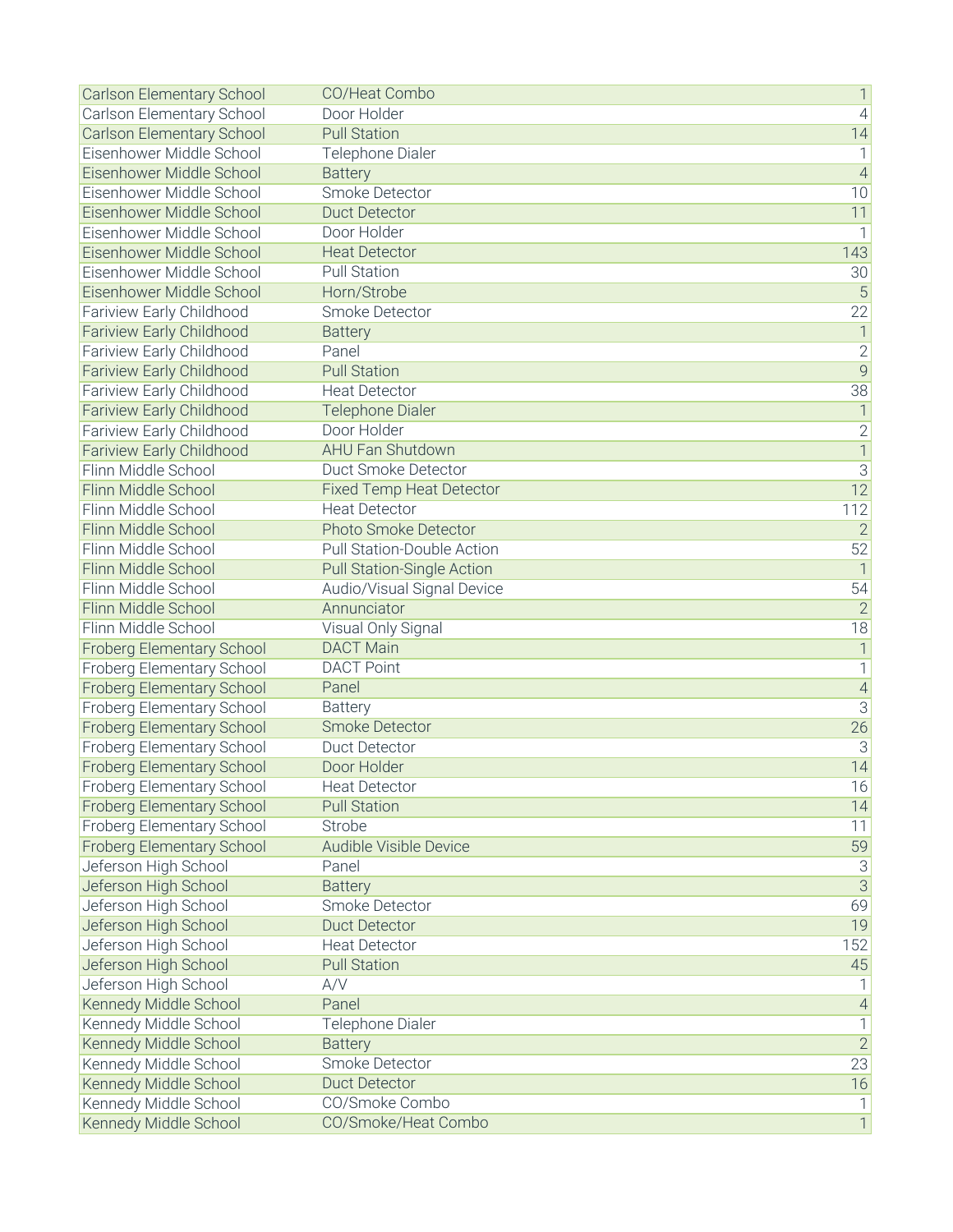| Kennedy Middle School         | <b>Heat Detector</b>           | 113                  |
|-------------------------------|--------------------------------|----------------------|
| Kennedy Middle School         | <b>Pull Station</b>            | 28                   |
| Kennedy Middle School         | Strobe                         | 5                    |
| Kennedy Middle School         | A/V                            | 44                   |
| Lewis Lemon Elementary School | <b>Smoke Detector</b>          | 69                   |
| Lewis Lemon Elementary School | <b>Duct Detector</b>           | $\overline{4}$       |
| Lewis Lemon Elementary School | <b>Battery</b>                 | $\overline{3}$       |
| Lewis Lemon Elementary School | Panel                          | $\overline{3}$       |
| Lewis Lemon Elementary School | CO/Heat Combo                  | $\overline{4}$       |
| Lewis Lemon Elementary School | <b>Pull Station</b>            | $\overline{22}$      |
| Lewis Lemon Elementary School | <b>Heat Detector</b>           | 42                   |
| Lewis Lemon Elementary School | <b>Telephone Dialer</b>        | $\overline{1}$       |
| Lincoln Middle School         | Telephone Dialer               | $\mathbf 1$          |
| Lincoln Middle School         | <b>Battery</b>                 | $\overline{3}$       |
| Lincoln Middle School         | <b>Smoke Detector</b>          | 18                   |
| Lincoln Middle School         | <b>Duct Detector</b>           | $\overline{2}$       |
| Lincoln Middle School         | <b>Heat Detector</b>           | 116                  |
| Lincoln Middle School         | <b>Pull Station</b>            | 34                   |
| Lincoln Middle School         | Strobe                         | $\overline{2}$       |
| Lincoln Middle School         | <b>Audible Visible Device</b>  | 38                   |
| Lincoln Middle School         | Panel                          | 5                    |
| McIntosh Elementary School    | Panel                          | $\overline{2}$       |
| McIntosh Elementary School    | Telephone Dialer               | $\overline{1}$       |
| McIntosh Elementary School    | <b>Battery</b>                 | $\overline{2}$       |
| McIntosh Elementary School    | Smoke Detector                 | 17                   |
| McIntosh Elementary School    | <b>Duct Detector</b>           | $\overline{5}$       |
| McIntosh Elementary School    | CO/Smoke/Heat Combo            | $\overline{1}$       |
| McIntosh Elementary School    | <b>Heat Detector</b>           | 39                   |
| McIntosh Elementary School    | <b>Pull Station</b>            | 20                   |
| McIntosh Elementary School    | <b>Strobe</b>                  | 14                   |
| <b>RESA</b>                   | Damper Control                 | $\overline{2}$       |
| <b>RESA</b>                   | <b>Primary Elevator Recall</b> | $\overline{1}$       |
| <b>RESA</b>                   | Smoke Detector                 | 125                  |
| <b>RESA</b>                   | <b>Duct Detector</b>           | 23                   |
| <b>RESA</b>                   | <b>Battery</b>                 | 3                    |
| <b>RESA</b>                   | Panel                          |                      |
| <b>RESA</b>                   | <b>Pull Station</b>            | $\overline{4}$<br>26 |
| <b>RESA</b>                   | <b>Heat Detector</b>           | 44                   |
| <b>RESA</b>                   | Alternate Elevator Recall      |                      |
| <b>RESA</b>                   | <b>Telephone Dialer</b>        | $\mathbf 1$          |
| <b>RESA</b>                   | Door Holder                    |                      |
| <b>RESA</b>                   | <b>Elevator Shunt Trip</b>     | 1<br>$\mathbf{1}$    |
|                               |                                |                      |
| Riverdahl Elementary School   | <b>DACT Main</b>               | $\mathbf 1$          |
| Riverdahl Elementary School   | <b>DACT Point</b>              | $\mathbf 1$          |
| Riverdahl Elementary School   | Panel                          | $\overline{3}$       |
| Riverdahl Elementary School   | <b>Battery</b>                 | $\overline{2}$       |
| Riverdahl Elementary School   | Smoke Detector                 | 10                   |
| Riverdahl Elementary School   | <b>Duct Detector</b>           | $\overline{2}$       |
| Riverdahl Elementary School   | Door Holder                    | 11                   |
| Riverdahl Elementary School   | Strobe                         | 21                   |
| Riverdahl Elementary School   | Audible Visible Device         | 35                   |
| Riverdahl Elementary School   | Horn                           | $\overline{3}$       |
| Riverdahl Elementary School   | <b>Heat Detector</b>           | 62                   |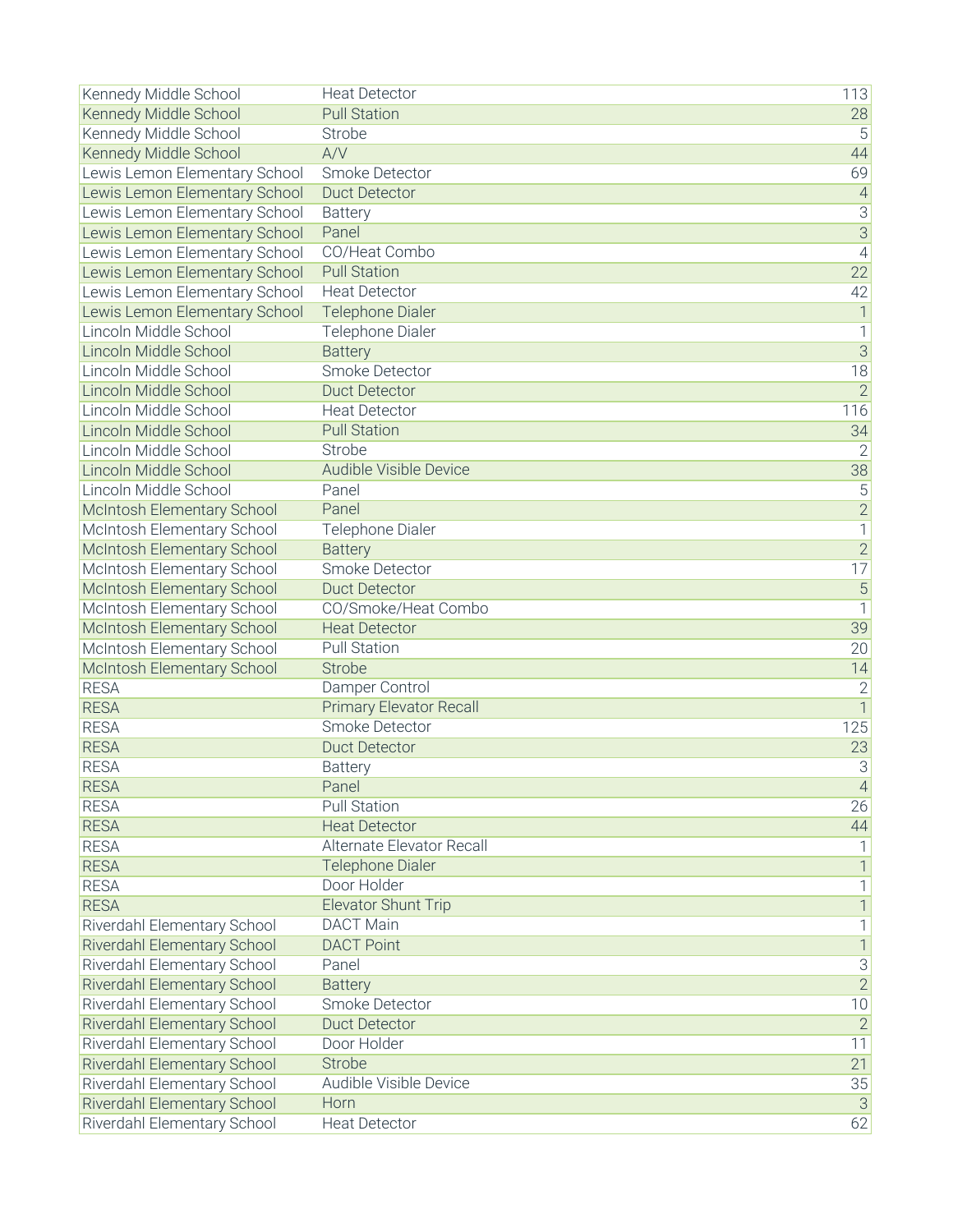| Riverdahl Elementary School         | <b>Pull Station</b>          | 22                   |
|-------------------------------------|------------------------------|----------------------|
| Rolling Green Elementary School     | Smoke Detector               | $\overline{4}$       |
| Rolling Green Elementary School     | <b>Battery</b>               | $\overline{2}$       |
| Rolling Green Elementary School     | Panel                        | $\overline{3}$       |
| Rolling Green Elementary School     | <b>Pull Station</b>          | 25                   |
| Rolling Green Elementary School     | <b>Heat Detector</b>         | 106                  |
| <b>Spring Creek Elementary</b>      | <b>Smoke Detector</b>        | 46                   |
| Spring Creek Elementary             | <b>Duct Detector</b>         | $\overline{4}$       |
| <b>Spring Creek Elementary</b>      | <b>Battery</b>               | $\overline{4}$       |
| Spring Creek Elementary             | Panel                        | $\overline{4}$       |
| <b>Spring Creek Elementary</b>      | <b>Pull Station</b>          | 18                   |
| Spring Creek Elementary             | <b>Heat Detector</b>         | 15                   |
| <b>Spring Creek Elementary</b>      | <b>Telephone Dialer</b>      | $\mathbf{1}$         |
| Summerdale Early Chidhood           | Smoke Detector               | $\overline{9}$       |
| Summerdale Early Chidhood           | <b>Duct Detector</b>         | $\overline{3}$       |
| Summerdale Early Chidhood           | <b>Battery</b>               | 1                    |
| Summerdale Early Chidhood           | Panel                        | $\overline{2}$       |
| Summerdale Early Chidhood           | <b>Pull Station</b>          | 11                   |
| Summerdale Early Chidhood           | <b>Heat Detector</b>         | 43                   |
| Summerdale Early Chidhood           | <b>Telephone Dialer</b>      |                      |
| Summerdale Early Chidhood           | Door Holder                  | $\overline{4}$       |
| Washington Elementary School        | Primary Elevator Recall      | 1                    |
| <b>Washington Elementary School</b> | <b>Smoke Detector</b>        | $\boldsymbol{6}$     |
| Washington Elementary School        | <b>Duct Detector</b>         | $\overline{8}$       |
| <b>Washington Elementary School</b> | <b>Battery</b>               | $\overline{1}$       |
| Washington Elementary School        | Panel                        | $\overline{3}$       |
| <b>Washington Elementary School</b> | <b>Pull Station</b>          | 29                   |
| Washington Elementary School        | <b>Heat Detector</b>         | 89                   |
| Washington Elementary School        | Alternate Elevator Recall    | $\mathbf{1}$         |
| Welsh Elementary School             | <b>Water Flow Switch</b>     | 1                    |
| Welsh Elementary School             | <b>Smoke Detector</b>        | 33                   |
| <b>Welsh Elementary School</b>      | <b>Duct Detector</b>         |                      |
|                                     |                              | 4<br>$\overline{4}$  |
| Welsh Elementary School             | <b>Battery</b>               |                      |
| Welsh Elementary School             | Panel<br><b>Pull Station</b> | $\overline{4}$<br>18 |
| Welsh Elementary School             |                              |                      |
| Welsh Elementary School             | CO/Smoke Combo               | $\vert 4 \vert$      |
| <b>Welsh Elementary School</b>      | <b>Heat Detector</b>         | 44                   |
| Welsh Elementary School             | Telephone Dialer             |                      |
| Welsh Elementary School             | Door Holder                  | $\overline{2}$       |
| Welsh Elementary School             | <b>Tamper Switch</b>         | 3                    |
| West Middle School                  | Fire Hat                     | 1                    |
| West Middle School                  | Primary Elevator Recall      | 1                    |
| West Middle School                  | <b>Smoke Detector</b>        | 54                   |
| West Middle School                  | <b>Duct Detector</b>         |                      |
| West Middle School                  | <b>Battery</b>               | $\overline{A}$       |
| West Middle School                  | Panel                        | 5                    |
| West Middle School                  | <b>Pull Station</b>          | 49                   |
| West Middle School                  | <b>Heat Detector</b>         | 151                  |
| West Middle School                  | Alternate Elevator Recall    |                      |
| West Middle School                  | Telephone Dialer             |                      |
| West Middle School                  | Door Holder                  | $\mathbf{1}$         |
| West Middle School                  | AHU Fan Shutdown             | 1                    |
| WestView Elementary School          | <b>Water Flow Switch</b>     | 1                    |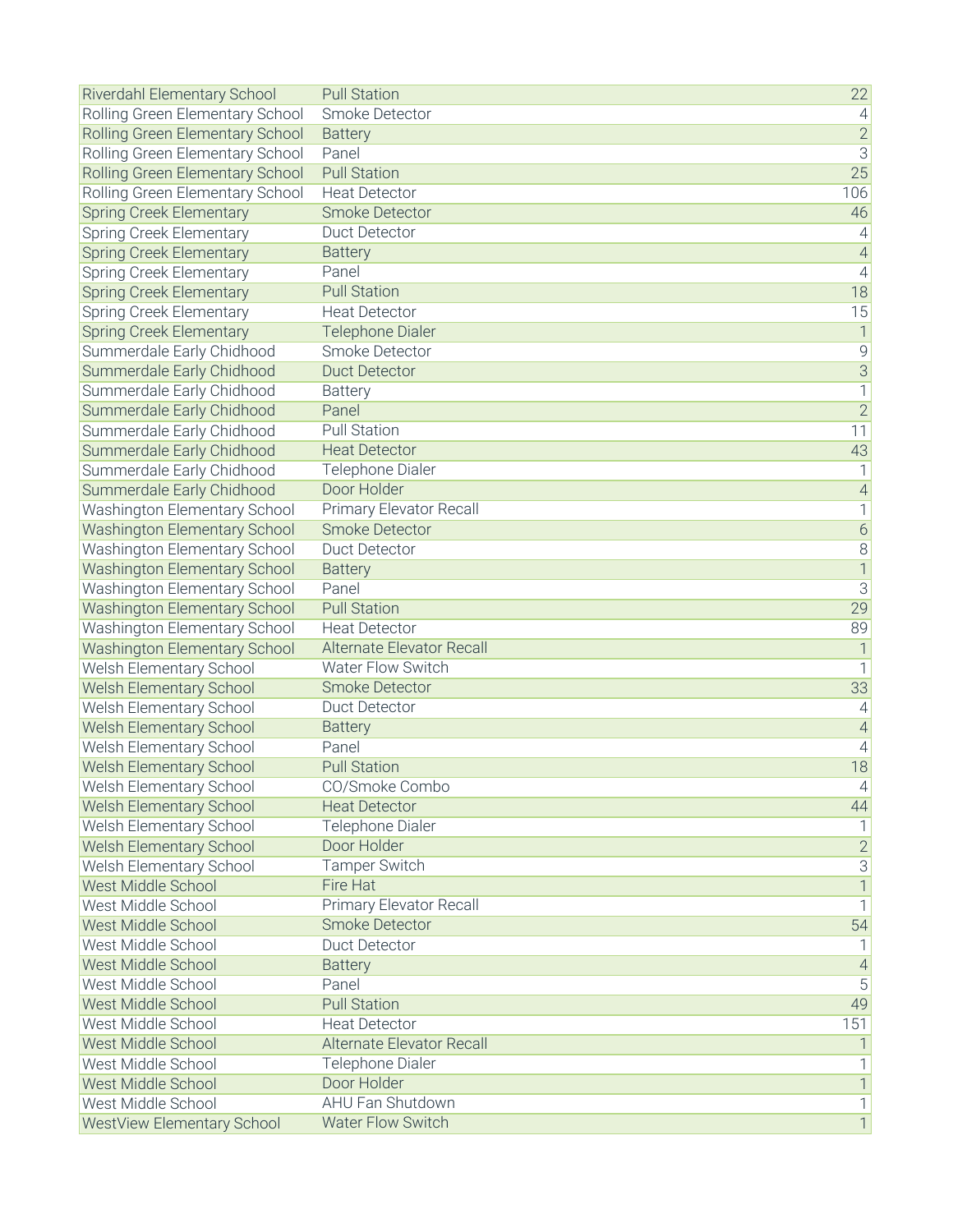| <b>WestView Elementary School</b>      | Smoke Detector                    | 10               |
|----------------------------------------|-----------------------------------|------------------|
| WestView Elementary School             | <b>Duct Detector</b>              | $\sqrt{6}$       |
| WestView Elementary School             | <b>Battery</b>                    | $\overline{3}$   |
| WestView Elementary School             | Panel                             | $\overline{3}$   |
| WestView Elementary School             | Fire Dept. Connection             | $\mathbf{1}$     |
| <b>WestView Elementary School</b>      | <b>Pull Station</b>               | 16               |
| WestView Elementary School             | CO/Smoke Combo                    | $\overline{2}$   |
| WestView Elementary School             | <b>Heat Detector</b>              | 33               |
| WestView Elementary School             | <b>Tamper Switch</b>              | $\overline{3}$   |
| Auburn High School                     | Analog Duct Smoke Detector        | 24               |
| Auburn High School                     | Analog Smoke Detector             | 81               |
|                                        | <b>Duct Smoke Detector</b>        | 12               |
| Auburn High School                     | <b>Heat Detector</b>              |                  |
| Auburn High School                     |                                   | 164              |
| Auburn High School                     | <b>Pull Station-Double Action</b> | 27               |
| Auburn High School                     | Pull Station-Single Action        | 38               |
| Auburn High School                     | Annunciator                       | $\overline{2}$   |
| Cherry Valley Elementary School        | Analog Smoke Detector             | 30               |
| <b>Cherry Valley Elementary School</b> | <b>Duct Smoke Detector</b>        | 16               |
| Cherry Valley Elementary School        | <b>Fixed Temp Heat Detector</b>   | 5                |
| <b>Cherry Valley Elementary School</b> | PSD / CO Combo                    | $\overline{7}$   |
| Cherry Valley Elementary School        | Pull Station-Single Action        | 11               |
| <b>Cherry Valley Elementary School</b> | Door Holder                       | 12               |
| Cherry Valley Elementary School        | Audio/Visual Signal Device        | 107              |
| Cherry Valley Elementary School        | Visual Only Signal                | 25               |
| Conklin Elementary School              | Analog Duct Smoke Detector        | 1                |
| <b>Conklin Elementary School</b>       | Analog Smoke Detector             | $\overline{6}$   |
| Conklin Elementary School              | <b>Fixed Temp Heat Detector</b>   | 6                |
| <b>Conklin Elementary School</b>       | <b>Heat Detector</b>              | 34               |
| Conklin Elementary School              | Pull Station-Single Action        | 12               |
| <b>Conklin Elementary School</b>       | Audio/Visual Signal Device        | 21               |
| <b>Conklin Elementary School</b>       | Annunciator                       | 1                |
| <b>Conklin Elementary School</b>       | <b>Visual Only Signal</b>         | 15               |
| Conklin Elementary School              | Door Holder                       | $\overline{7}$   |
| East High Schoool                      | Analog Smoke Detector             | 97               |
|                                        | Duct Smoke Detector               |                  |
| East High Schoool                      |                                   | 18               |
| East High Schoool                      | <b>Fixed Temp Heat Detector</b>   | 5                |
| East High Schoool                      | <b>Heat Detector</b>              | 160              |
| East High Schoool                      | <b>Pull Station-Double Action</b> | 20               |
| East High Schoool                      | Pull Station-Single Action        | 50               |
| East High Schoool                      | Audio/Visual Signal Device        |                  |
| East High Schoool                      | Annunciator                       | $\mathbf{2}$     |
| East High Schoool                      | <b>Elevator Alternate Recall</b>  | $\overline{2}$   |
| East High Schoool                      | <b>Elevator Primary Recall</b>    | $\overline{2}$   |
| East High Schoool                      | Elevator Hat Flash                | $\overline{2}$   |
| East High Schoool                      | Power Supply                      | $\overline{7}$   |
| East High Schoool                      | <b>Shunt Trip</b>                 | $\mathbf{1}$     |
| East High Schoool                      | Multiplex Transponder             | $\mathbf{1}$     |
| <b>Gregory Elementary School</b>       | Analog Smoke Detector             | 16               |
| <b>Gregory Elementary School</b>       | Duct Smoke Detector               | 8                |
| <b>Gregory Elementary School</b>       | <b>Fixed Temp Heat Detector</b>   | $\overline{6}$   |
| <b>Gregory Elementary School</b>       | <b>Heat Detector</b>              | 11               |
| <b>Gregory Elementary School</b>       | Photo Smoke Detector              | $\overline{7}$   |
| <b>Gregory Elementary School</b>       | Pull Station-Double Action        | $\left 4\right $ |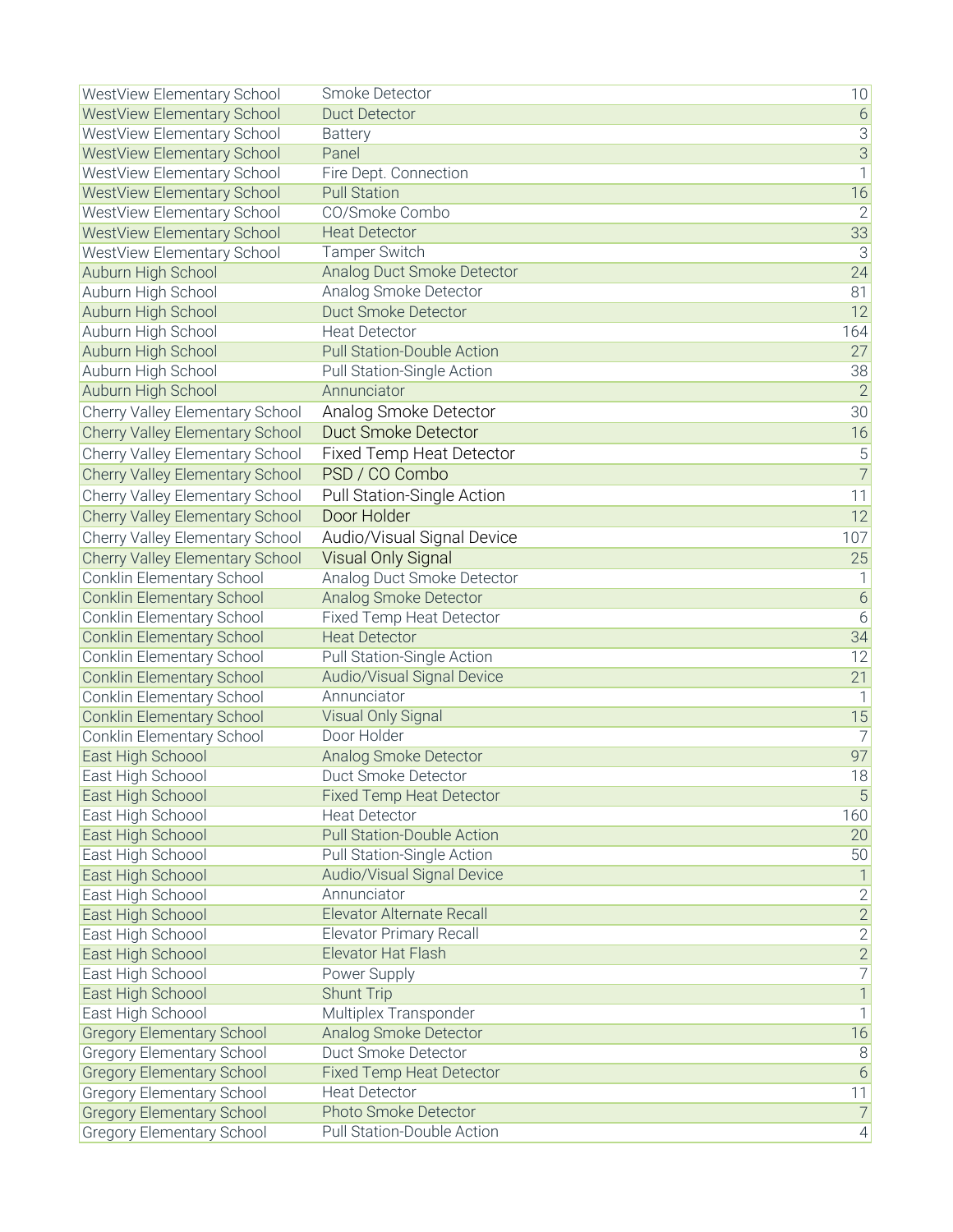| <b>Gregory Elementary School</b>                   | <b>Pull Station-Single Action</b>                       | 23                               |
|----------------------------------------------------|---------------------------------------------------------|----------------------------------|
| <b>Gregory Elementary School</b>                   | Audio/Visual Signal Device                              | 12                               |
| <b>Gregory Elementary School</b>                   | Annunciator                                             | $\overline{1}$                   |
| <b>Gregory Elementary School</b>                   | Door Holder                                             | $\overline{4}$                   |
| <b>Gregory Elementary School</b>                   | Power Supply                                            | $\overline{2}$                   |
| Guilford High School                               | Analog Smoke Detector                                   | 26                               |
| Guilford High School                               | <b>Duct Smoke Detector</b>                              | 16                               |
| Guilford High School                               | <b>Fixed Temp Heat Detector</b>                         | 6                                |
| Guilford High School                               | <b>Heat Detector</b>                                    | 182                              |
| Guilford High School                               | Photo Smoke Detector                                    | 14                               |
| Guilford High School                               | <b>Pull Station-Double Action</b>                       | 17                               |
| Guilford High School                               | Pull Station-Single Action                              | 28                               |
| Guilford High School                               | <b>Audio/Visual Signal Device</b>                       | 96                               |
| Guilford High School                               | Annunciator                                             | 1                                |
| <b>Guilford High School</b>                        | Visual Only Signal                                      | $\overline{5}$                   |
| Guilford High School                               | Door Holder                                             | 50                               |
| Guilford High School                               | Multiplex Transponder                                   | $\mathbf{1}$                     |
| Haskell Elementary School                          | Duct Smoke Detector                                     | 5                                |
| <b>Haskell Elementary School</b>                   | <b>Fixed Temp Heat Detector</b>                         | $\overline{5}$                   |
| Haskell Elementary School                          | <b>Heat Detector</b>                                    | 18                               |
| <b>Haskell Elementary School</b>                   | <b>Photo Smoke Detector</b>                             | $\overline{7}$                   |
| Haskell Elementary School                          | Pull Station-Single Action                              | 26                               |
| <b>Haskell Elementary School</b>                   | <b>Audio/Visual Signal Device</b>                       | 17                               |
| <b>Haskell Elementary School</b>                   | Annunciator                                             | $\mathbf{1}$                     |
|                                                    | <b>Visual Only Signal</b>                               | $\overline{3}$                   |
| <b>Haskell Elementary School</b>                   | Door Holder                                             |                                  |
| Haskell Elementary School                          |                                                         | 12                               |
| <b>Haskell Elementary School</b>                   | Power Supply                                            | $\overline{1}$<br>$\overline{1}$ |
| Johnson Elementary School                          | Analog Duct Smoke Detector                              |                                  |
| Johnson Elementary School                          | Analog Smoke Detector                                   | 27                               |
| Johnson Elementary School                          | Fixed Temp Heat Detector<br><b>Heat Detector</b>        | 1<br>15                          |
| Johnson Elementary School                          |                                                         |                                  |
| Johnson Elementary School                          | Pull Station-Single Action                              | 16                               |
| Johnson Elementary School                          | Audio/Visual Signal Device<br>Annunciator               | 21                               |
| Johnson Elementary School                          |                                                         | 1                                |
| Johnson Elementary School                          | Visual Only Signal                                      | 16                               |
| Lathrop Elementary School                          | Duct Smoke Detector                                     | $\mathcal{S}$                    |
| Lathrop Elementary School                          | <b>Fixed Temp Heat Detector</b>                         | $\overline{9}$                   |
| Lathrop Elementary School                          | Photo Smoke Detector                                    | 35                               |
| Lathrop Elementary School                          | <b>Pull Station-Double Action</b>                       | 11                               |
| Montessori Elementary School                       | Analog Duct Smoke Detector                              | 4                                |
| Montessori Elementary School                       | Analog Smoke Detector<br>Duct Smoke Detector            | $\mathbf{2}$<br>$\overline{3}$   |
| Montessori Elementary School                       |                                                         | $\overline{6}$                   |
| Montessori Elementary School                       | <b>Fixed Temp Heat Detector</b><br><b>Heat Detector</b> |                                  |
| Montessori Elementary School                       | <b>Photo Smoke Detector</b>                             | 42                               |
| Montessori Elementary School                       |                                                         | $\mathbf{1}$                     |
| Montessori Elementary School                       | Pull Station-Double Action                              | $\overline{7}$                   |
| Montessori Elementary School                       | <b>Pull Station-Single Action</b>                       | 25                               |
| Montessori Elementary School                       | Annunciator<br>Door Holder                              | $\overline{2}$                   |
| Montessori Elementary School                       | Duct Smoke Detector                                     | 20                               |
| Nashold Early Childhood<br>Nashold Early Childhood | <b>Fixed Temp Heat Detector</b>                         | $\mathbf{2}$<br>$\overline{3}$   |
| Nashold Early Childhood                            | <b>Heat Detector</b>                                    | 21                               |
| Nashold Early Childhood                            | Photo Smoke Detector                                    | 18                               |
|                                                    |                                                         |                                  |